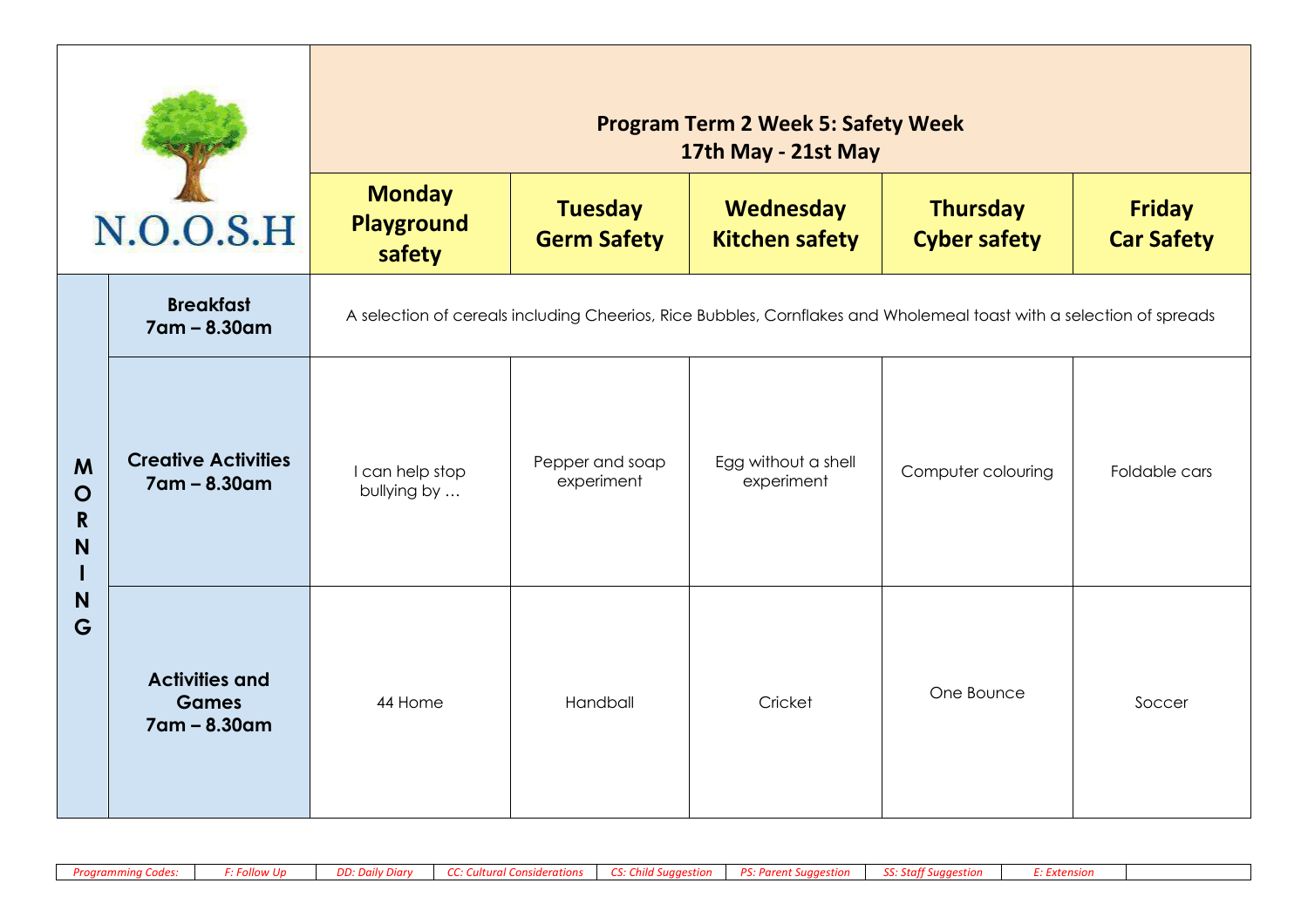|                                                                     |                                                 | <b>Program Term 2 Week 5: Safety Week</b><br>17th May - 21st May                     |                                         |                                           |                                              |                                                         |  |  |  |
|---------------------------------------------------------------------|-------------------------------------------------|--------------------------------------------------------------------------------------|-----------------------------------------|-------------------------------------------|----------------------------------------------|---------------------------------------------------------|--|--|--|
|                                                                     | N.O.O.S.H                                       | <b>Monday</b><br><b>Tuesday</b><br><b>Playground</b><br><b>Germ Safety</b><br>safety |                                         | <b>Wednesday</b><br><b>Kitchen safety</b> | <b>Thursday</b><br><b>Cyber safety</b>       | <b>Friday</b><br><b>Car Safety</b>                      |  |  |  |
|                                                                     | <b>Afternoon Tea</b><br>$3.15$ pm – $3:45$ pm   | Assorted<br>Cereals/Wholemeal<br>Toast                                               | Macaroni Cheese<br>Pasta Bake           | Beef &/or Bean<br>Nachos                  | <b>Rice Cakes &amp;</b><br>Vegetable Platter | Vegetarian Spring<br>Rolls & Vegetable<br><b>Sticks</b> |  |  |  |
| A<br>F<br>E<br>$\mathsf{R}$<br>N<br>$\mathbf O$<br>$\mathbf O$<br>N | <b>Junior Craft</b><br>$3.30$ pm – $5:30$ pm    | Making playgrounds<br>from blocks/Lego                                               | Making a<br>magnifying glass            | Mini Pancake<br>Muffins                   | Computer room -<br>Cyber safety<br>worksheet | Scooter boards<br>and road signs                        |  |  |  |
|                                                                     | Sport<br>$4:00 \text{pm} - 5:30 \text{pm}$      | Capture the flag                                                                     | European<br>Handball                    | Survival Tag                              | Hockey                                       | Soccer                                                  |  |  |  |
|                                                                     | <b>Senior Activity</b><br>$3.30$ pm – $5:30$ pm | <b>Anti Bullying Comics</b>                                                          | Glittery hands<br>science<br>experiment | School Disco &<br>Newcomb Ball            | Filming a Cyber<br>Safety Advert             | Escape The Room                                         |  |  |  |
|                                                                     | Late Activity<br>$5:45$ pm – 6:30pm             | Two truths one lie                                                                   | <b>Musical Statues</b>                  | Silent Ball                               | Murder winks                                 | Paper plane<br>making                                   |  |  |  |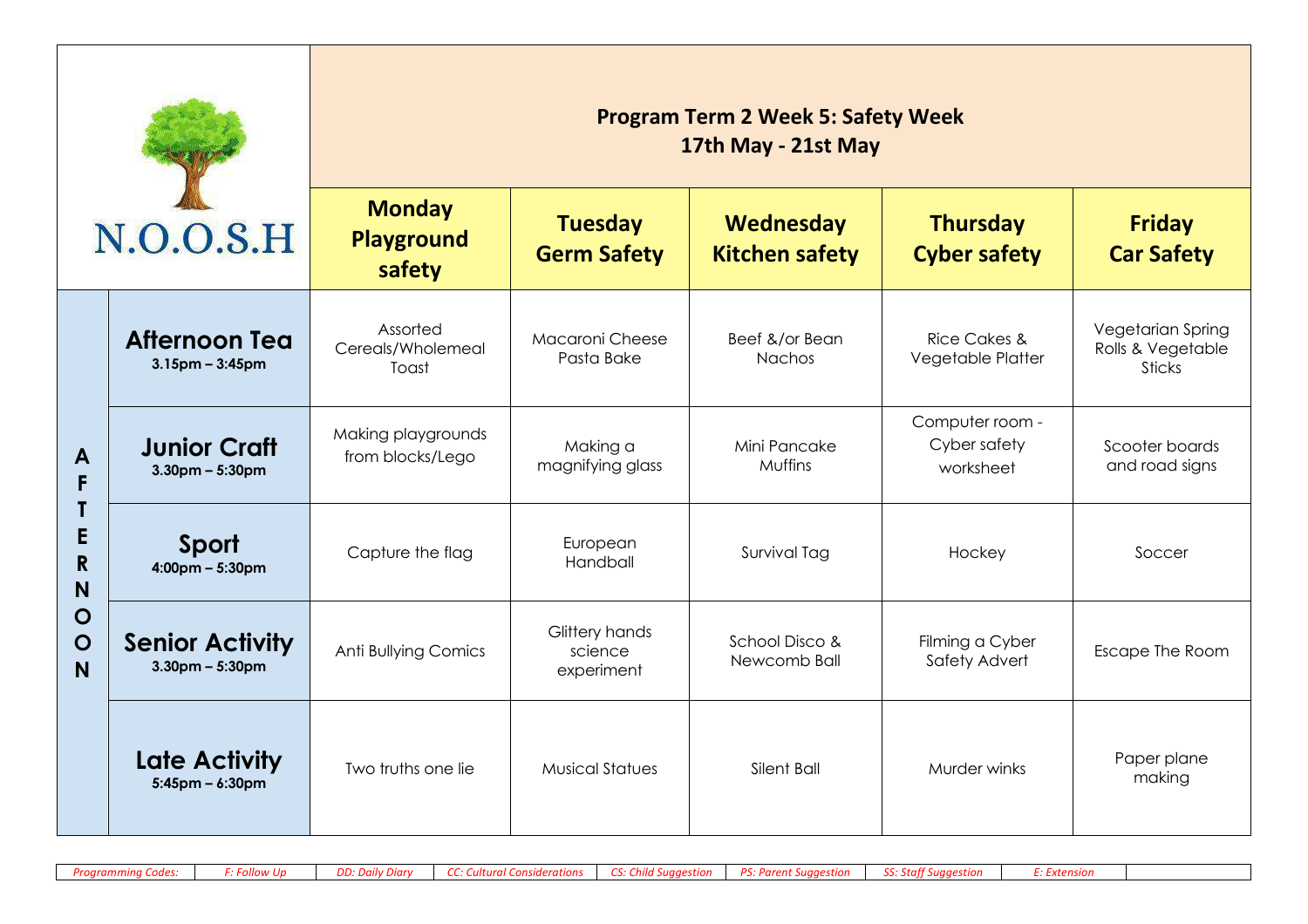| <b>Monday AM</b>           | <b>Tuesday AM</b> | <b>Wednesday AM</b> | <b>Thursday AM</b>                                                                                                                                                                                                                                                        | <b>Friday AM</b>           |
|----------------------------|-------------------|---------------------|---------------------------------------------------------------------------------------------------------------------------------------------------------------------------------------------------------------------------------------------------------------------------|----------------------------|
| I can help stop bulying by |                   |                     | $\odot$                                                                                                                                                                                                                                                                   | Glue-lee printable<br>Cars |
| <b>Monday PM</b>           | <b>Tuesday PM</b> | <b>Wednesday PM</b> | <b>Thursday PM</b>                                                                                                                                                                                                                                                        | <b>Friday PM</b>           |
|                            |                   | ELLOYUMMY.CO        | Online Safety<br>SAFE OR UNSAFE SORT<br><b>EXAMPLE : SAFE :</b> UNSAFE :<br><br>can tall pacple<br>where my howe<br>in loosted.<br>$\begin{array}{c} \text{I can look up} \\ \text{if commutior for} \\ \text{in 'nonwork}, \end{array}$<br><br>$\ddot{\ddot{\cdot}}$<br> |                            |
|                            | $\star$           | <b>BISCO</b>        | $\overline{\phantom{a}}$                                                                                                                                                                                                                                                  |                            |

## **MONDAY**

| Proarammina Codes: | DD: Daily Diary | CC: Cultural Considerations | CS: Child Suagestion | <b>PS: Parent Suggestion</b> | SS: Staff Suaaestion |  |
|--------------------|-----------------|-----------------------------|----------------------|------------------------------|----------------------|--|
|                    |                 |                             |                      |                              |                      |  |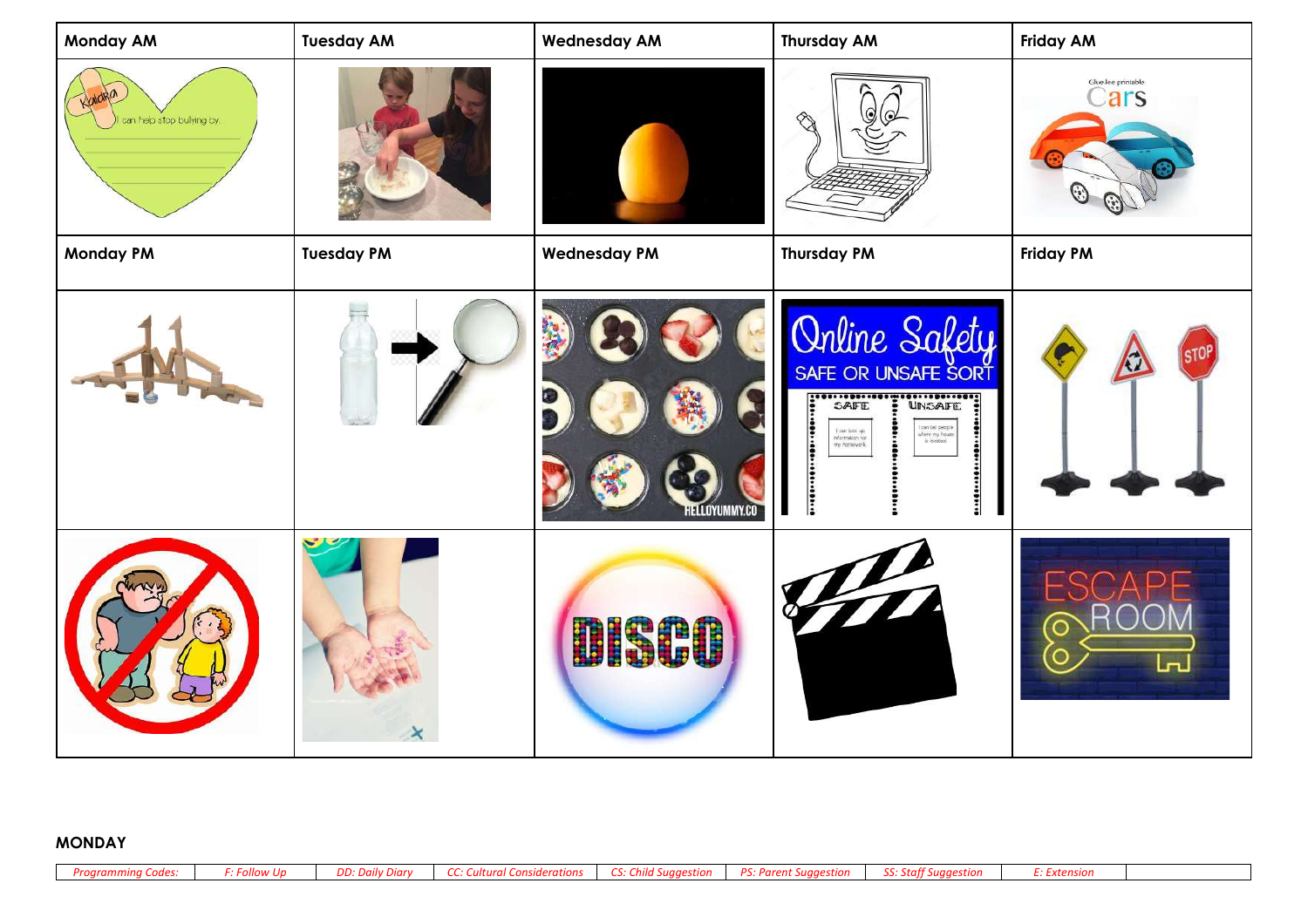```
PM:
```
### **blank-comic-strip-templates\_40205.jpg (787×1015) (printablee.com)**

**TUESDAY:**

**AM : The Pepper and Soap Experiment for Kids: Easy Science Activity To Do at Home | MommyPoppins - Things to do with Kids**

**PM: https://onetimethrough.com/how-to-make-a-magnifying-glass-for-outdoor-exploration/ https://www.science-sparks.com/make-your-own-magnifyingglass/**

**Glitter Germy Hands Experiment for Kids - The Soccer Mom Blog**

### **WEDNESDAY:**

- **AM: Naked Eggs | Science Experiment (stevespanglerscience.com)**
- **PM: https://helloyummy.co/mini-pancake-muffins/**
- **Newcombe-Ball.pdf (sportaus.gov.au) (set up in the cricket nets using our net as a divider)**

#### **THURSDAY:**

- **AM: computer colouring - Bing images**
- **PM: https://www.pinterest.com.au/pin/68679963055686097/**

**FRIDAY:**

**AM:** 

**PM:** 

# Materials required

Pepper

Soap

|  |  |  | Programming Codes:   F: Follow Up   DD: Daily Diary   CC: Cultural Considerations   CS: Child Suggestion   PS: Parent Suggestion   SS: Staff Suggestion   E: Extension |  |  |  |  |  |
|--|--|--|------------------------------------------------------------------------------------------------------------------------------------------------------------------------|--|--|--|--|--|
|--|--|--|------------------------------------------------------------------------------------------------------------------------------------------------------------------------|--|--|--|--|--|